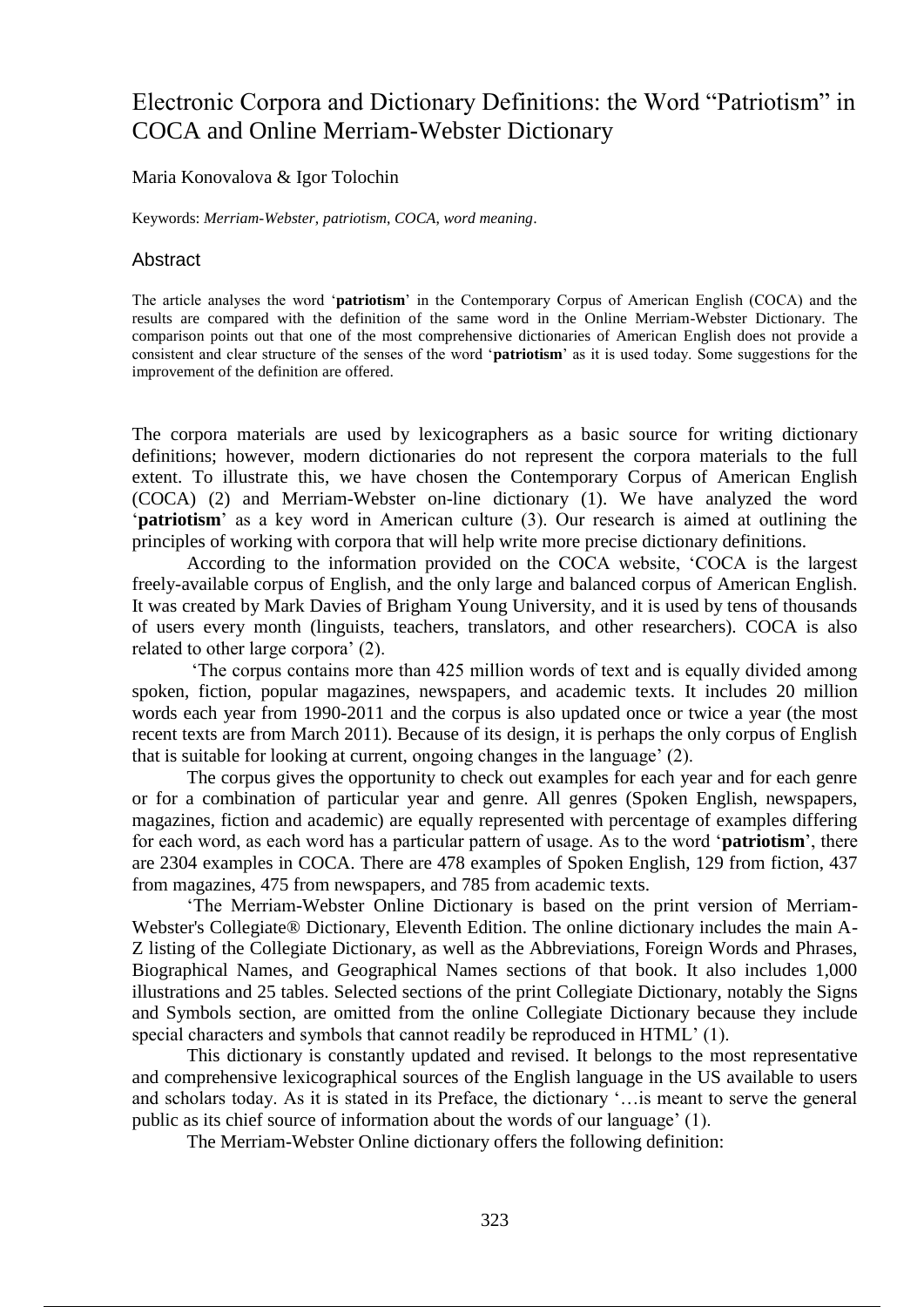'**patriotism**: *love for or devotion to one's country. You may not agree with him politically, but no one can question his* **patriotism***. They supported the war with a fierce*  **patriotism**' (2).

The structure of the definition implies that the word is polysemous (marker '*or*'). However, the difference between '*love for'* and '*devotion to*' is not clear from the definition. Nor is it clear how these two components are relevant for the word's usage.

The corpus gives 138 results for the collocation '*love of country*' versus 45 for '*love for country*', which is three times less. Surprisingly, the authors of the dictionary choose the less frequent collocation for the definition.

The analysis of the typical contexts for '*love of*' and '*love for*' in COCA has shown that the collocation '*love of*' (5535 results in the corpus) indicates a more rational feeling based on a motivated choice and is more often used with the words '*life*' (530 results), '*God*' (373 results), '*music*' (156 results), '*country*' (138 results) and '*game*' (137 results).

There are 3391 results for the collocation '*love for*' in the corpus. It indicates a more irrational feeling based on powerful personal attraction and is most often used with the proper names and pronouns like '*her*' (269 results), '*him*' (156 results), '*each other*' (106 results) and '*me*' (106 results).

'2001 (20010923) How Do You Explain September 11 Attacks to Your Children? CNN\_SunMorn

*This school is stressing the need to pull together, being better helpers, talking about*  **patriotism***, about love of country, and being guardians of its future*' (1).

In this typical example, the word '**patriotism**' and the collocation '*love of country*' refer to the urge to coordinate one's actions with the commitment to certain social ideals ('*being better helpers*', '*guardians of its future*').

'*1995 (19951108) Text of Powell's Announcement Not To Run for President ABC\_Breaking I have a deep love for this country that has no bounds*'.

Here, the collocation '*love for country*' is used to denote the overwhelming feeling which is breaking the borders of rational thought (marker '*has no bounds*') (1).

Thus, the authors of Merriam-Webster define the word '**patriotism**' as an irrational feeling, considering this component of its meaning to be the most important one. At the same time, the authors of the dictionary see the semantic core of the word '**patriotism**' as a strong irrational attraction to the institutions of the state; the latter context is considerably more frequent in COCA.

There are 10 results for the collocation '*devotion to country*' in the corpus. There are 4 results for the word '*devotion*' in the 5 words limit before and after the word '*patriotism*'.

'*2004 (20040530) Letters from the Front; Letters from soldiers killed in Iraq NBC\_Dateline*

*They were written by men and women in Iraq who gave that last full measure of devotion to the country and families they loved*' (1).

The collocation '*devotion to the country'* is used to denote the strong positive emotion towards one's country. The family and the country are of the same importance (marker '*and*'). This context characterizes the word '**patriotism**' as a powerful emotion rather than an element of a rationally structured value judgment.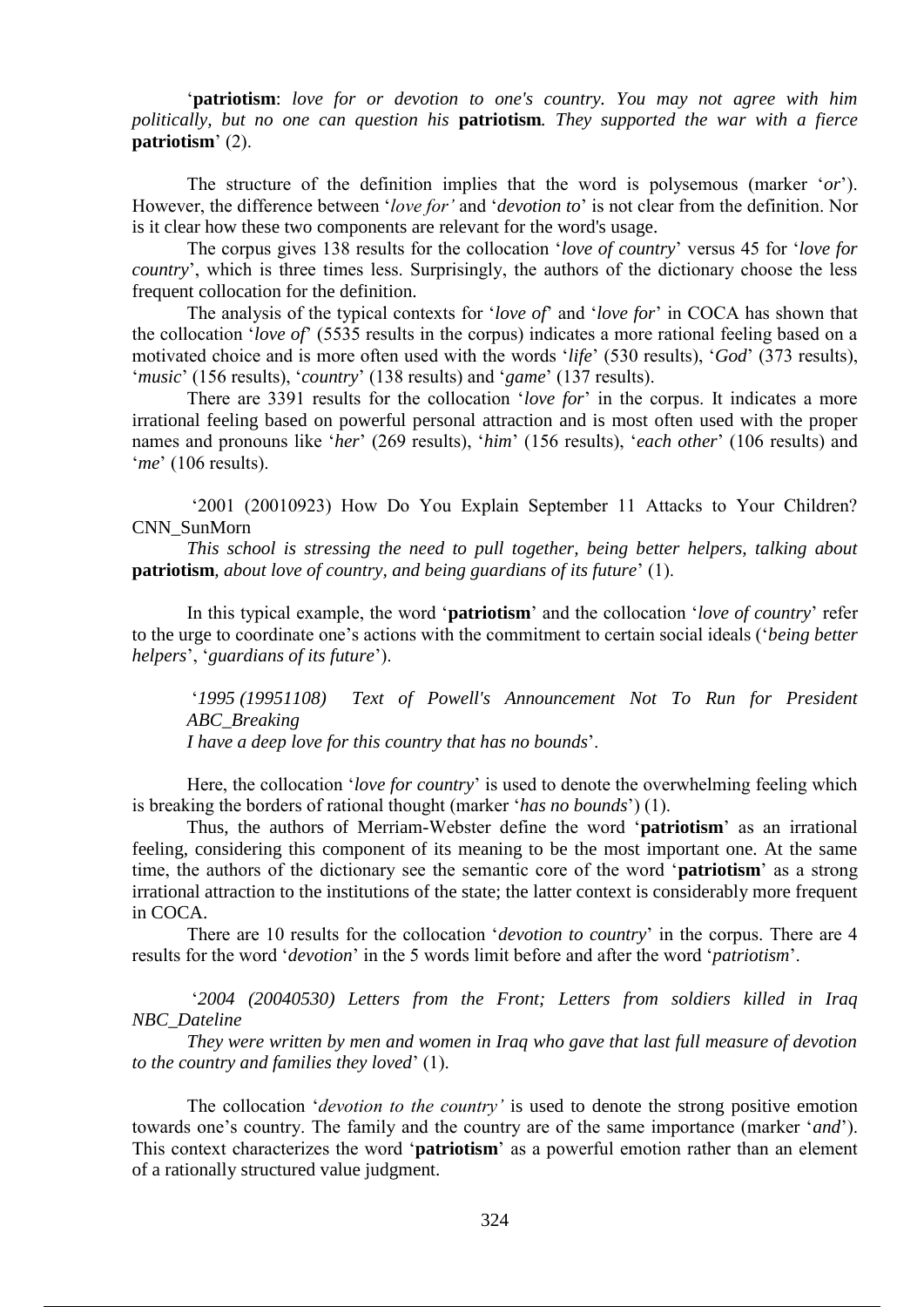The first example of the word '**patriotism**' provided by the dictionary is the collocation '*question one's* **patriotism**' (37 results in the corpus): '*You may not agree with him politically, but no one can question his* **patriotism**' (2). This example represents the political context for the word '**patriotism**'. The word '**patriotism**' stands for a positive character trait of an individual committed to the core political ideals. This context is quite frequent in the corpus (about 50% of all contexts).

'*2006 (20060822) NEWS; Pg. A1 Title Bush defends policy: ^We^re not leaving, so long as I^m president^;Marc Sandalow, Washington Bureau Chief San Francisco Chronicle*

*# Bush was careful to say he did not question the* **patriotism** *of those who oppose his policy, saying ' they're just as American as I am. ' # ' I just happen to strongly disagree with them*' (1).

The situation takes place in the USA (*'Bush', 'American'*). The word '**patriotism**' is used in a political context ('*President Bush defending his policy*'). The person who has the feeling of '**patriotism'** does not need to agree with the government policy ('*those who oppose his policy*'). This example outlines such American values as the freedom of speech and the respect of opinion differences ('*they're just as American as I am. ' # ' I just happen to strongly disagree with them'*). In such contexts '**patriotism**' stands for a set of rational principles for making important political choices for the benefit of America.

The first example in the dictionary and the corresponding corpus examples have no connection with the definition '*love for or devotion to*'. First of all, the phrase '*love for or devotion to*' signifies the irrational urge as based on strong personal attraction, whereas the word '**patriotism**' in this context denotes the logical and rational readiness to perform one's civic duty.

The second example ('*They supported the war with a fierce* **patriotism***'* (2)) denotes the war context, in which '**patriotism**' represents the positive attitude to and a strong emotional support for the military actions performed bу the government (markers '*war*' and '*fierce*'). The word '**patriotism**' is used to express the state of irrational urge; the word '*fierce*' designates the intensity and emotional rather than rational positive motivation in the situation of a war conflict.

There are 4 results for the collocation '*fierce* **patriotism***'* in the corpus.

'*1991 (Dec) Vol. 22 Issue 9, p16, 3p, 1bw Around the Mall and beyond. Park, Edwards Smithsonian*

*Driven by fierce* **patriotism***, he flew to France in August 1914 with a Lewis machine gun lashed on his feeble Farman two-seater. With it, he tried to attack the first enemy he saw but found his crate was too overloaded to climb higher than 3,500 feet. The Germans, going about their business at 5,000 feet, were apparently unaware of Strange as his gunner angrily sprayed the sky with bullets.*' (1)

This example presents the same structure of the situation as the example from the dictionary. In this example, the irrational nature of the main character's actions is stressed (markers '*feeble Farman two-seater*', '*too overloaded to climb higher than 3,500 feet*', '*gunner angrily sprayed'*). Thus '*fierce* **patriotism'** is an emotional drive to act without much rational thought. The futility of this emotion is also ironically pointed out in this passage.

There are 52 results for the word '*war*' in the 5 words limit before and after the word '**patriotism**':

'*1991 (19910421) AFTER THE WAR;Pride in Victory Lingers, if Clouded by Middle East Chaos and Kurds' Agony New York Times*

*'During the war, I was affected by all the* **patriotism** *and agreed that the war was necessary, ' said Josie Valderrama, a 17-year-old high school student in Los Angeles. ' Now I*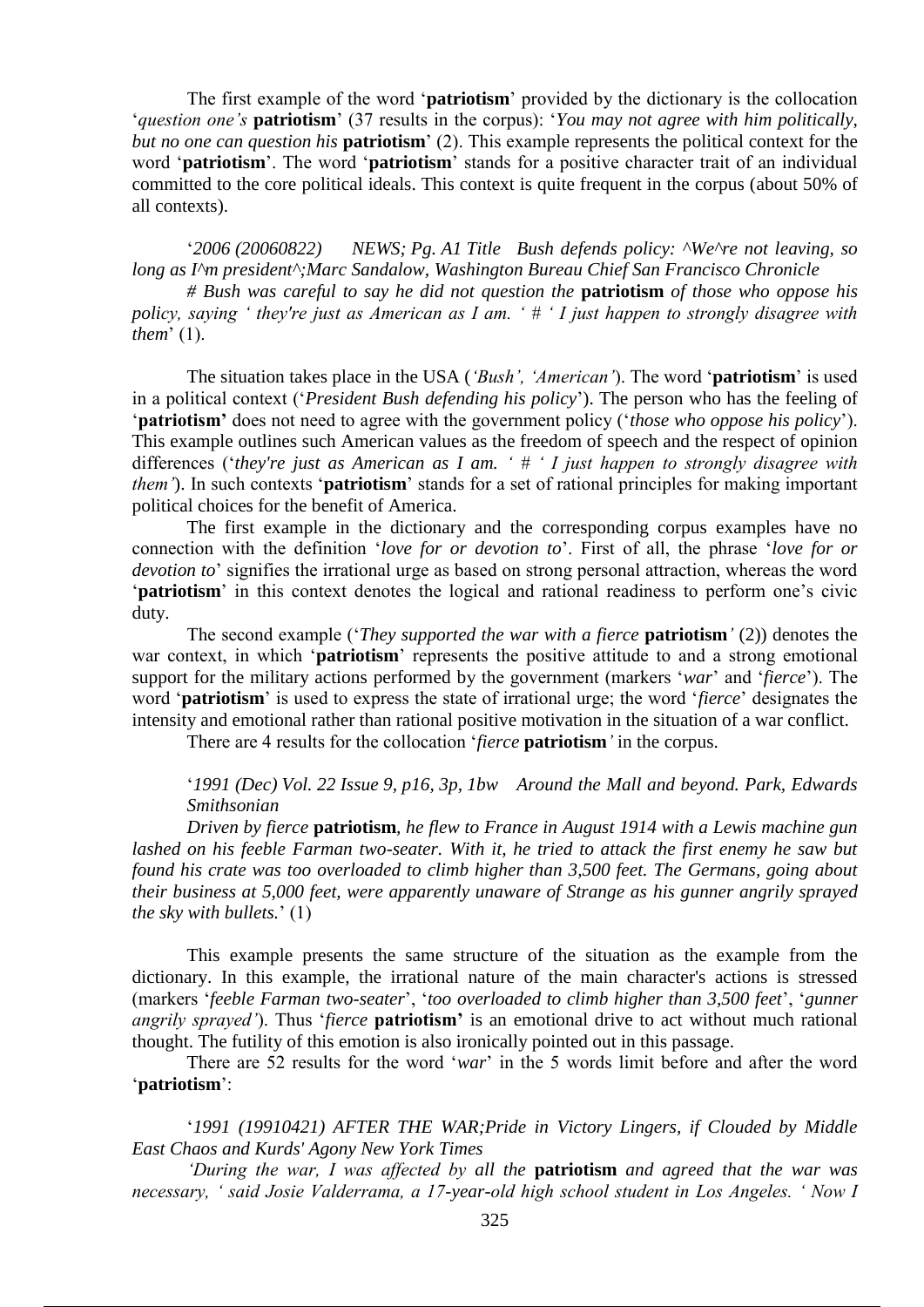*think:' What's so great about what we did? We wiped out an army that didn't have a chance in the first place.'* (1)

In this example the word '**patriotism**' denotes the strong feeling which can make people behave in an irresponsible way they can later regret (marker '*affected by all the* **patriotism**'). It is interesting to note the use of the definite article before the word '**patriotism**'. There are 106 results of such use out of the overall number of 2304 results for the word '**patriotism**' in the corpus, which shows that such use is not common.

Thus, the COCA materials allow us to conclude that The Merriam Webster Online Dictionary fails to distinguish between two senses of the word '**patriotism**' in contemporary use: in the political context the word '**patriotism**' is used to denote an element of a rational value judgment, motivating the individual to make decisions for the benefit of America; in the military context, the same word represents a powerful emotional drive to fight the enemy or to support the government's military actions. Moreover, the COCA materials allow us to establish one more sense of this word, which has been overlooked by the Dictionary:

'*2002 (20020704) Interview: Mario Aberle discusses painting the front of his house as the American flag ROBERT SIEGEL NPR\_ATC*

*After September 11th, we went out to try to find a flag so we could show our* **patriotism** *and our support of the victims, and we couldn't find one, so we ended up painting the entire front of our house as the American flag*.'(1)

The word '**patriotism**' denotes an attachment to rituals involving state symbols (marker '*went out to try to find a flag'*). This type of situation can not be attributed to either of the two senses discussed above; such contexts often demonstrate the evaluative ambivalence of the word '**patriotism**' as it can be used negatively. This sense is common in fiction and political cartoons. For instance,

#### '*2009 (091125) Pg. B-10 The Open Forum Denver*

*Many of our 'real Americans' who publicly spout their* **patriotism** *and religiosity hide behind God and the flag to cover up the fact that their greedy, partisan (and indeed, un-American) deeds represent their real agendas'* (1).

## Or

# '*1995 (19950925) DISCUSSION OF O.J. SIMPSON'S STATEMENT IN COURT, WELFARE AND MEDICARE REFORM Ind\_Limbaugh*

*Actual American people showed up, ladies and gentlemen. And they're waving the flag, proud to illustrate their* **patriotism***. But they weren't there with the Democrats when they conducted their own hearings. I mean -- and it's so illustrative. These people are on the outside. They are all wet. They are out in the rain. They are so out of the mainstream now. They make fools of themselves. And they do it on purpose. The Republicans didn't schedule any of that'* (1).

The markers of positive evaluations are *'proud to illustrate their* **patriotism***', 'They are all wet', 'The Republicans didn't schedule any of that'* (1).

The typical markers of this context are *'the nation significantly embraced the flag as a symbol of American* **patriotism***', 'to fly the flag more ostentatiously', 'wearing flag pins', 'wear an American flag, hang the flag, wear red, white and blue, say "I love America"', 'take*  **patriotism** *to new length with red, white and blue silk tie', 'don't burn that flag kid. Someday you may want to wrap yourself in it', 'a maple-leaf-on-the-sleeve style of patriotism', 'flagwaving displays of* **patriotism***', 'in a fit of* **patriotism** *Big Tom has built a twenty-foot replica of the Statue of Liberty'* (1). In such contexts '**patriotism**' is often evaluated negatively as a form